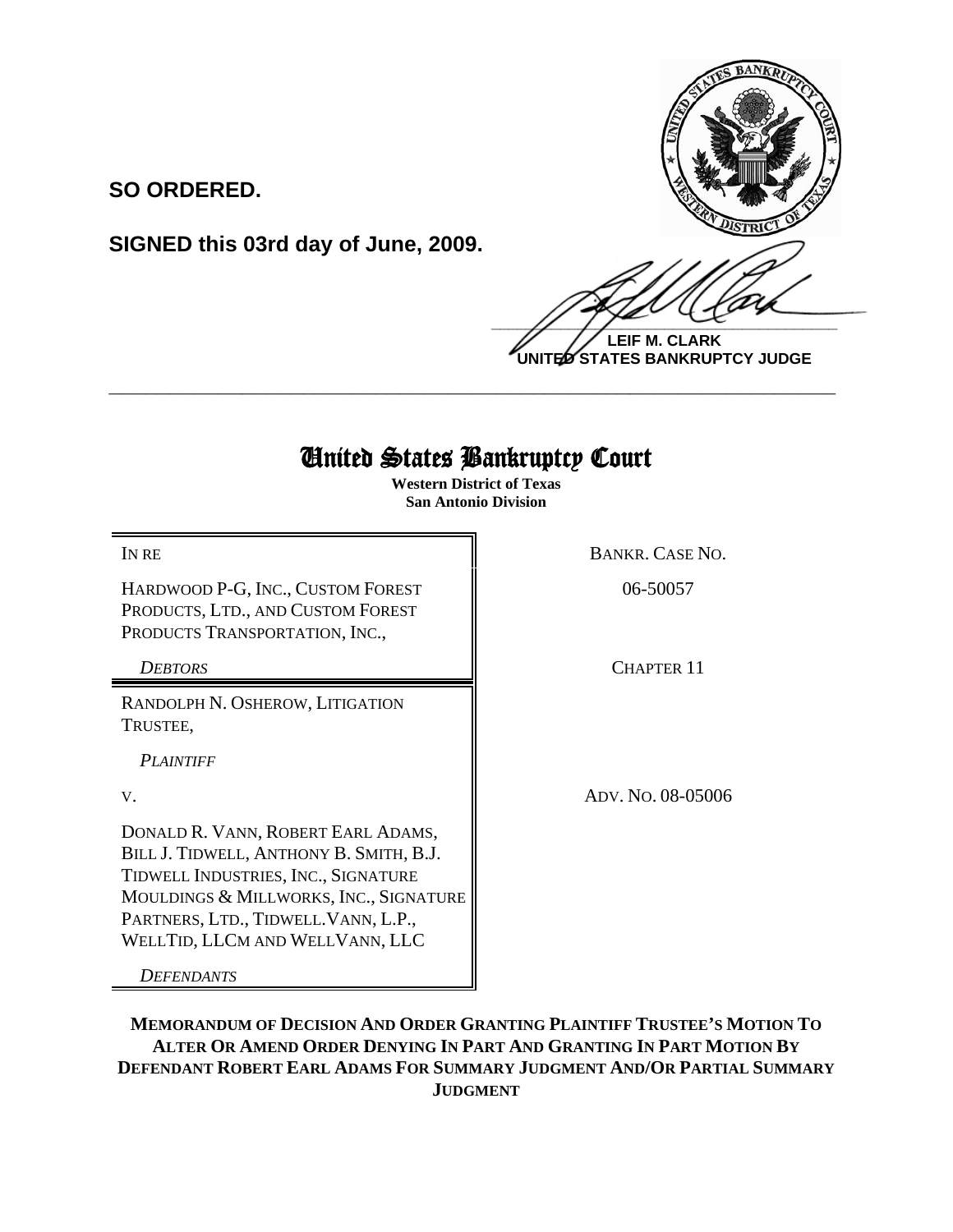CAME ON for consideration the foregoing matter. On April 13, 2009, the court heard, *inter alia*, defendant Robert Earl Adams' motion for summary judgment (the "Adams MSJ") [Docket No. 99].<sup>1</sup> The plaintiff, who is the trustee of the above-captioned debtors' post-confirmation litigation trust responded to the Adams MSJ (the "MSJ Response") [Docket No. 108]. Adams filed a reply [Docket No. 112]. At the hearing, the court orally granted the Adams MSJ with respect to, in relevant part for purposes of this order, the Trustee's claims against Adams, brought under section 544(b) of title 11 and sections §§ 24.005(a), 24.006(a) of the Texas Business and Commerce Code (the Texas enactment of the Uniform Fraudulent Transfer Act) (hereinafter the "TUFTA Claims"). *See* 11 U.S.C. § 544(b); TEX.BUS.&COMM.CODE ANN. §§ 24.005(a), 24.006(a) (West 2008). The court concluded that the Trustee had failed to raise a material issue of fact as to whether there was a continuous unsecured creditor of the debtors from prior to the times the alleged fraudulent transfers occurred through and including the date of the filing of the bankruptcy petitions. The court concluded that summary judgment on the issue would be appropriate in favor of the defendant because the existence of such a creditor is a necessary element of the plaintiff trustee's section  $544(b).^{2}$ 

Within ten days of the court's entering an order embodying the oral ruling with respect to the TUFTA Claims on the Adams MSJ, the plaintiff trustee filed its Motion To Alter Or Amend

 $<sup>1</sup>$  Many issues were heard and decided by the Court at the Hearing. To the extent this order discusses the hearing</sup> or the Court's oral ruling, or, for that matter, the parties' arguments, it does so only with respect to the matter at issue in this order: whether the Trustee raised a material issue of fact that an unsecured creditor continuously existed at the time Adams allegedly received fraudulent transfers from the Debtors through the time that the Debtors filed for bankruptcy protection. Except as to the issues specifically discussed herein, this order by no means alters the Court's other oral rulings or the orders embodying those rulings that were later docketed in this adversary proceeding.

 $2$  The statute permits a trustee to initiate an action under state fraudulent transfer law "that is voidable under applicable law by a creditor holding an unsecured claim that is allowable under section 502 ..." 11 U.S.C. § 544(b)(1). The existence of such an actual creditor is thus an element of the trustee's avoidance action under this section.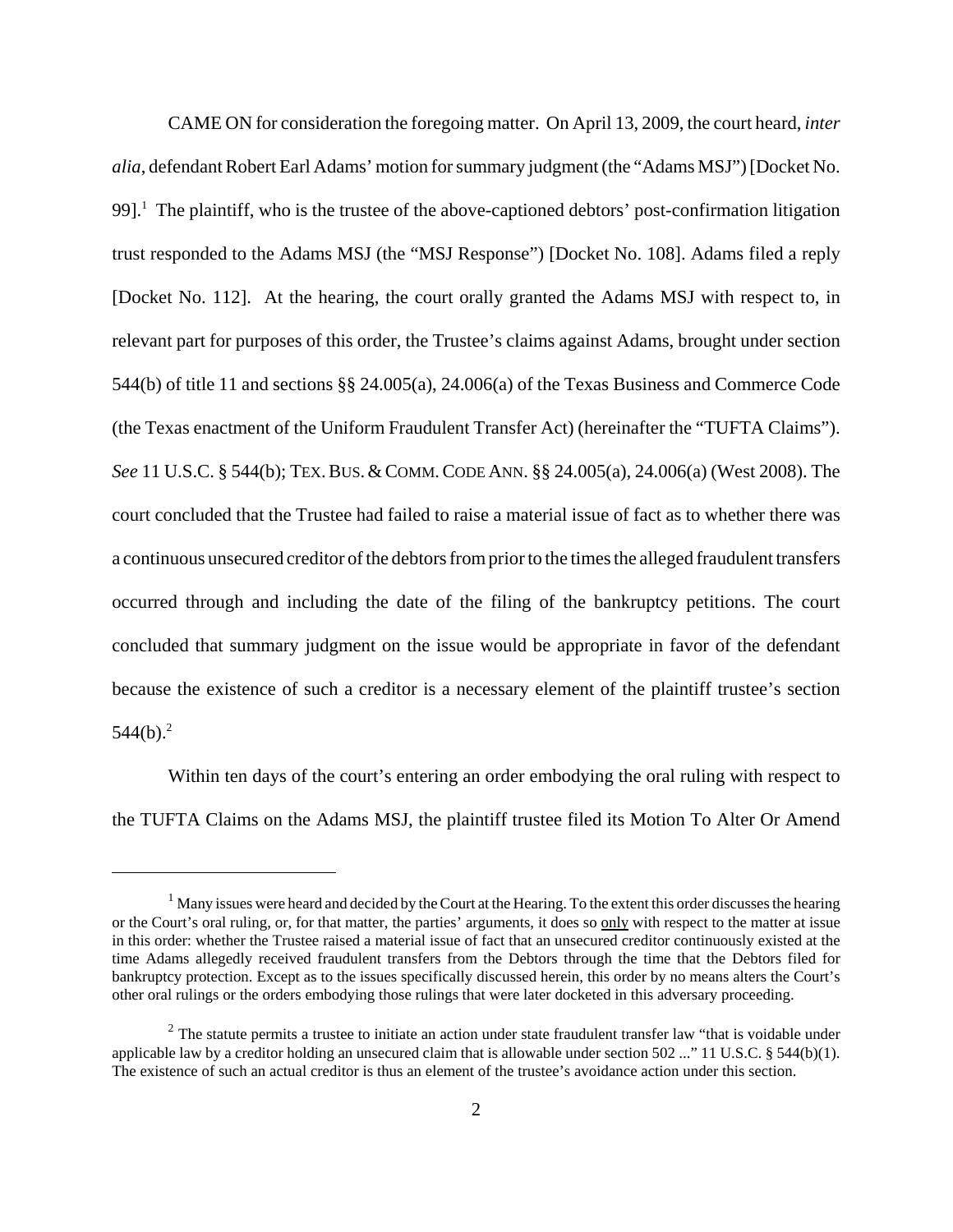Order Denying In Part And Granting In Part The Motion By Defendant Robert Earl Adams For Summary Judgment And/Or Partial Summary Judgment (the "Motion to Amend") [Docket No. 158]. Adams responded [Docket No. 160]. For the reasons articulated below, the Trustee's Motion to Amend is granted and the Adams MSJ with regard to the TUFTA Claims is denied. The TUFTA Claims survive for trial in this case.

In the Second Amended Complaint, the Trustee identified Weyerhauser Company "as a supplier to Custom Forest Products and a creditor in existence at the time of the transfers to Adams with standing to bring this action under the Texas Uniform Fraudulent Transfer Act as of the date of the filing of the Debtors' bankruptcy cases." *Second Amended Compl.*, ¶ 197. One of the arguments in the Adams MSJ was that Weyerhauser was not, in fact, a continuous creditor of the Debtors during the relevant time periods. In his MSJ Response, the Trustee provided evidence that *a* creditor, albeit a different one than Weyerhauser (Gutchess Lumber Company), *did* exist that satisfied the standing element of section 544(b). *Ex. II to MSJ Response*. However, at the April 13 hearing, the Trustee could not say with certainty whether Gutchess was a continuous creditor of the Debtors during the relevant time period. Absent that showing, the court granted the Adams MSJ on the TUFTA Claims.<sup>3</sup>

In the Motion to Amend, the Trustee points the court to Exhibit II to the MSJ Response, which was before the court at the April 13 summary judgment hearing. The Trustee also furnishes

 $3$  Neither party provided the court with any law on the question whether the qualifying creditor under section 544(b)(1) needs to be a creditor for the entire period of time from prior to the alleged transfer through and including the petition date. However, it seemed to the court that a creditor with an outstanding claim prior to the transfer, whose claim was later paid prior to the petition, and who then extended *new* credit to the debtor prior to the bankruptcy could not be a creditor who would qualify as a creditor as of the filing who would also have standing to avoid the transfer. Without further guidance, the court concluded that the qualifying creditor would have to be a creditor continuously during the relevant period. The court does not, in this memorandum decision, determine that law question because, on these facts, it does not need to. The court leaves the ultimate resolution of this legal question to trial.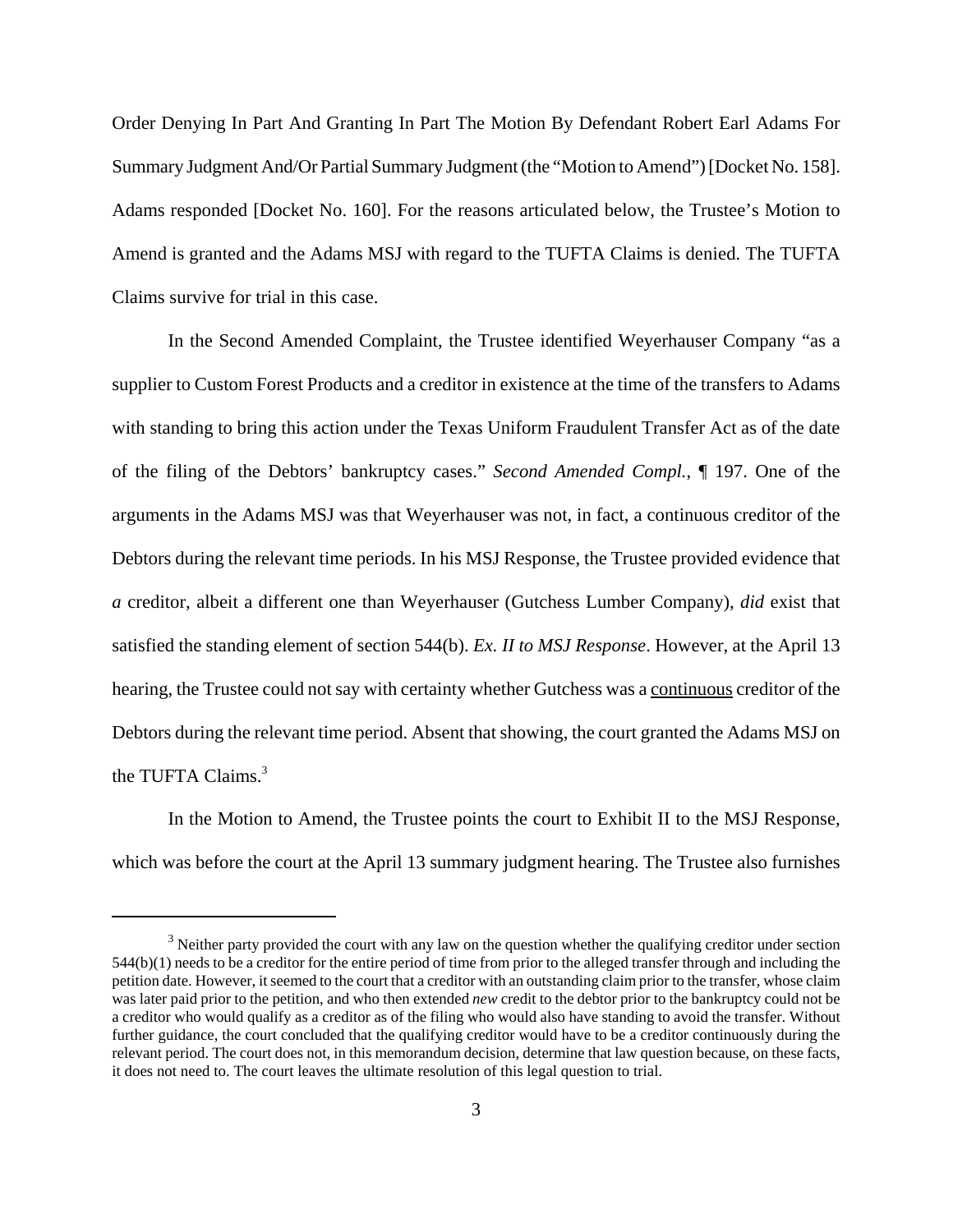a spreadsheet (attached as Exhibit A to the Motion to Amend) which re-casts the evidence from Exhibit II. The spreadsheet reorganizes the same information in Exhibit II to plaintiff's MSJ Response by payment date, instead of by invoice number. *Mot. to Amend*, ¶ 6 at 4. Exhibit A-2 "more clearly establishes that Gutchess was a creditor from September 18, 2003, well before the first alleged fraudulent transfer to Adams, through the bankruptcy filing on January 8, 2006. The amount that Custom Forest owed Gutchess rarely fell below \$1 million during this time period." *Id.* After reviewing the spreadsheet and reexamining Exhibit II, the court agrees, and so finds that the Trustee has in fact raised a material issue of fact as to whether there exists a qualifying creditor for purposes of § 544(b), such that the Trustee's TUFTA Claims survive Adams' MSJ.

Adams seems to argue in his response that, because the Trustee specifically pled in the Second Amended Complaint<sup>4</sup> that *Weyerhauser* was the qualifying unsecured creditor of the Debtors during the relevant time-frame, the Trustee is now precluded from providing evidence that a different qualifying creditor exists for purposes of section 544(b)(1). This contention is meritless. A judge hearing a motion for summary judgment is *not* necessarily confined only to the current content of the pleadings. 10A WRIGHT & MILLER, ET. AL., *Federal Practice and Procedure* § 2722 (West 1998). "On a motion for summary judgment, if facts appear in affidavits that would justify an amended complaint, there may be ground for treating the complaint as though it were already amended." *Seaboard Terminals Corp. v. Standard Oil Co. Of New Jersey*, 104 F.2d 659 (2d Cir. 1939) (dictum); *Opton, Inc. v. FDIC*, 647 A.2d 1126, 1134 n.7 (D.C. 1994) ("Arguments presented

<sup>&</sup>lt;sup>4</sup> Similarly, Adams additionally contends that the Trustee is precluded from providing evidence of Gutchess' existence based upon the fact that, in discovery, the Trustee only identified Weyerhauser as the qualifying creditor. The issue of what was or was not produced in discovery is not relevant to whether summary judgment should or should not be granted. Adams never sought a ruling that the Gutchess evidence was not competent evidence. The argument raised merits no further discussion here.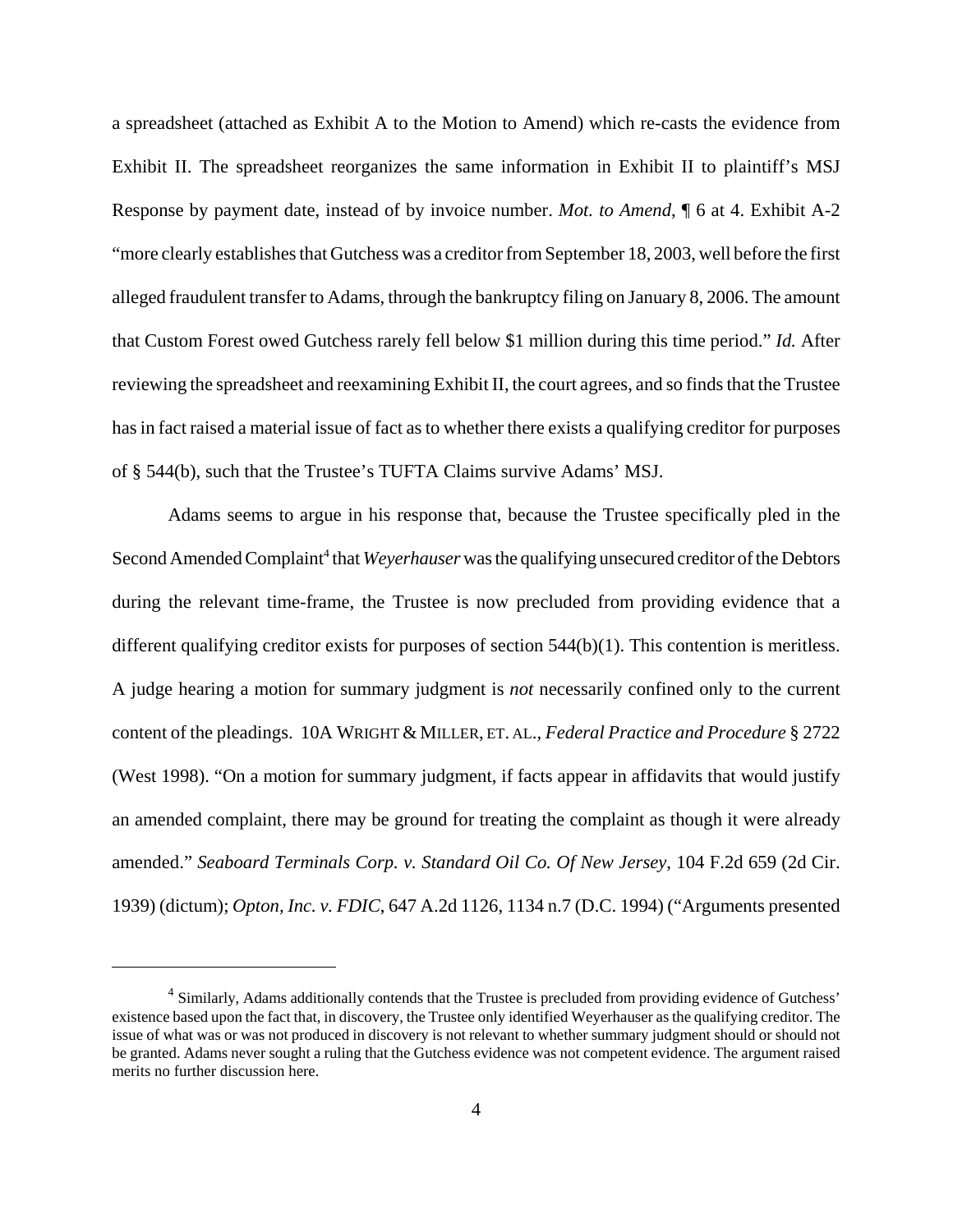to the trial court, on a motion for summary judgment, not set forth earlier in the pleadings, are not necessarily excluded from trial court consideration"); *Nat'l Agric. Chems. Asso. v. Rominger*, 500 F. Supp. 465, 473 (E.D. Cal. 1980) ("When deciding a motion for summary judgment the court may evaluate not just the issues presently tendered by the pleadings but those which can reasonably be raised in an amended pleading"). In such instance, a "judge may evaluate the pleadings both in terms of their content at the time of their submission and as they might be amended at some later date." 10A WRIGHT & MILLER, ET. AL., *Federal Practice and Procedure* § 2722 (West 1998).

Here, the court can justifiably conclude that the pleadings will be amended to change the name of the qualifying creditor from Weyerhauser to Gutchess, a relatively minor change to assure that the pleadings conform to the evidence. Certainly, the Trustee would not be barred from presenting evidence of any creditor other than Weyerhauser at time of trial, though that would appear to be Adams' argument. *See response*, at 4 (citation omitted). The law does not *require* the plaintiff in a section 544(b)(1) action to identify a particular qualifying creditor as a predicate to presenting evidence on the question at trial. It only requires that the plaintiff at trial prove the existence of *an* unsecured qualifying creditor at trial. As Judge Houser recently noted,

[w]hile the Trustee must demonstrate the existence of this 'golden creditor,' the Trustee need not specifically identify the creditor by name; as long as the Trustee establishes that such unsecured creditors exist, he can assume the mantle of any one of them. Only one triggering creditor is required, and the amount of its claim is unimportant. Moreover, the unsecured creditor need not exist at the time the avoidance action is filed, so long as that creditor existed on the date the bankruptcy petition was filed.

*In re Heritage Org., L.L.C.*, 2009 Bankr. LEXIS 1149, at \*25-27 (Bankr. N.D.Tex. May 11, 2009); *see also Ries v. Wintz Props., Inc. (In re Wintz Cos.)*, 230 B.R. 848, 858-59 (B.A.P. 8th Cir. 1999); *Smith v. Am. Founders Fin., Corp*., 365 B.R. 647, 659 (S.D. Tex. 2007). So long as the Trustee is